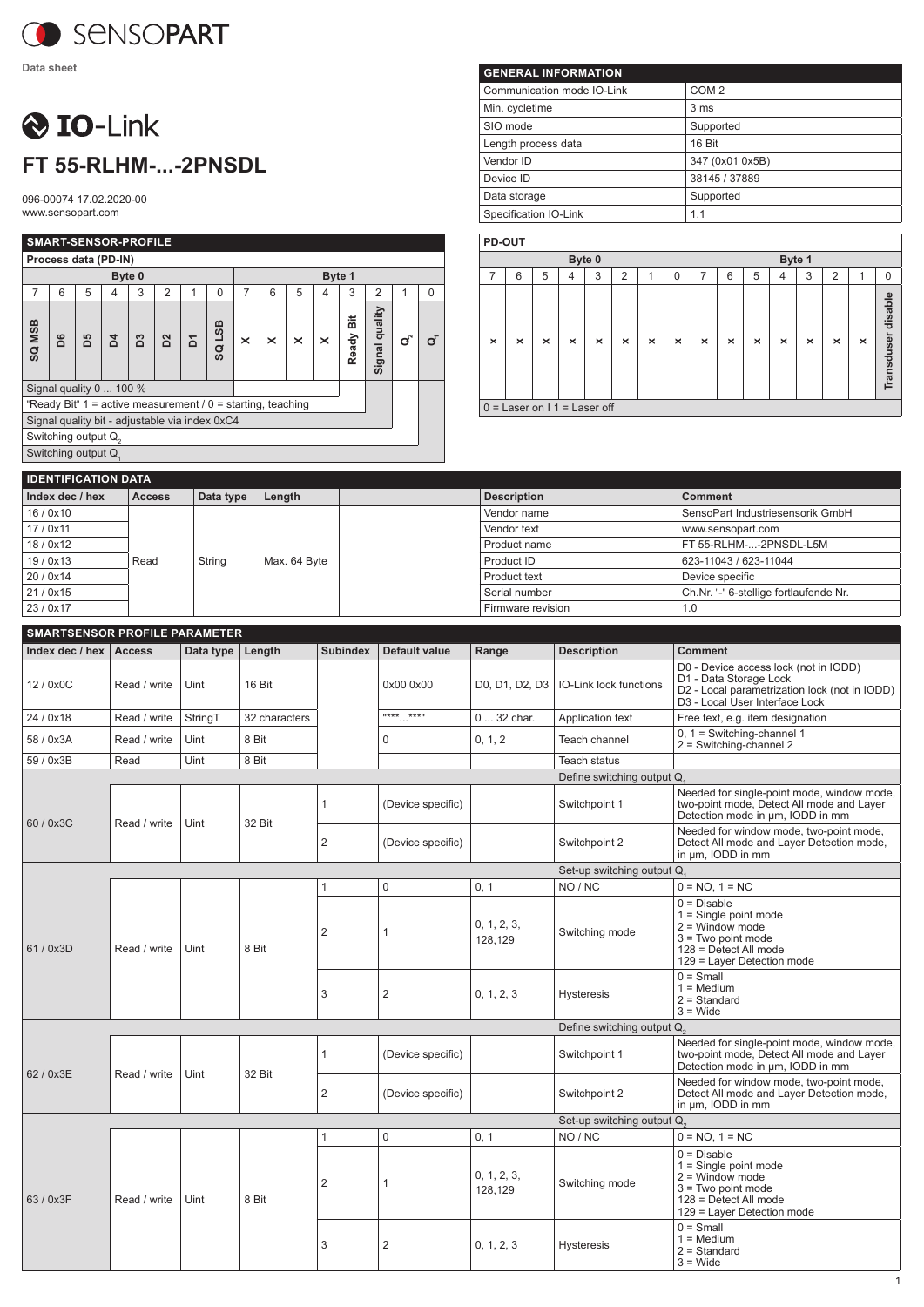| <b>PARAMETER</b> |               |           |        |                         |                   |                  |                                          |                                                  |
|------------------|---------------|-----------|--------|-------------------------|-------------------|------------------|------------------------------------------|--------------------------------------------------|
| Index dec / hex  | <b>Access</b> | Data type | Length | <b>Subindex</b>         | Default value     | Range            | <b>Description</b>                       | <b>Comment</b>                                   |
|                  |               |           |        |                         |                   |                  | Operating data                           |                                                  |
|                  |               |           |        | 1                       |                   |                  | Counter operating hours                  | No reset possible                                |
| 88 / 0x58        | Read          | Uint      | 32 Bit |                         |                   |                  |                                          |                                                  |
|                  |               |           |        | $\overline{c}$          |                   |                  | Counter switch cycle                     | No reset possible                                |
|                  |               |           |        |                         |                   |                  | Typelabel                                |                                                  |
|                  |               |           |        | 1                       | (Device specific) |                  | Working range                            |                                                  |
|                  |               |           |        | 4                       | (Device specific) |                  | <b>Hysteresis</b>                        |                                                  |
|                  |               | String    |        |                         | Laser, red 655 nm |                  | Type of light and laser                  |                                                  |
| 95 / 0x5F        | Read          |           |        | 5                       | class 1           |                  | class                                    |                                                  |
|                  |               |           |        | 6                       | $= 50$ mA         |                  | No-load current                          |                                                  |
|                  |               |           |        | 7                       | $= 1000 Hz$       |                  | Switching frequency                      |                                                  |
|                  |               |           |        | 9                       | $-2050 °C$        |                  | Ambient temperature                      |                                                  |
|                  |               |           |        |                         |                   |                  |                                          |                                                  |
|                  |               |           |        |                         |                   |                  | Signal quality level                     |                                                  |
| 196 / 0xC4       | Read / write  | Uint      | 8 Bit  | 1                       | 10                | 1090             | Signal quality level                     | In %, minimum = $10$ %                           |
|                  |               |           |        |                         |                   |                  | SmartFunctions switching output Q        |                                                  |
|                  |               |           |        | 1                       | 0, disable        | 065535           | Counter                                  |                                                  |
|                  |               |           |        | $\overline{\mathbf{c}}$ | 0, disable        | 065535           | On delay                                 | In ms, adjustable in 1 ms                        |
| 208 / 0xD0       | Read / write  | Uint      | 16 Bit | 3                       | 0, disable        | 065535           | Off delay                                | In ms, adjustable in 1 ms                        |
|                  |               |           |        |                         |                   |                  |                                          |                                                  |
|                  |               |           |        | 4                       | 0, disable        | 065535           | Impulse (One-Shot)                       | In ms, adjustable in 1 ms                        |
|                  |               |           |        |                         |                   |                  | SmartFunctions switching output Q.       |                                                  |
|                  |               |           |        | 1                       | 0, disable        | 065535           | Counter                                  |                                                  |
|                  |               |           |        | $\overline{\mathbf{c}}$ | 0, disable        | 065535           | On delay                                 | In ms, adjustable in 1 ms                        |
| 209 / 0xD1       | Read / write  | Uint      | 16 Bit | 3                       | 0, disable        | 065535           | Off delay                                | In ms, adjustable in 1 ms                        |
|                  |               |           |        | 4                       | 0, disable        | 065535           | Impulse (One-Shot)                       | In ms, adjustable in 1 ms                        |
|                  |               |           |        |                         |                   |                  |                                          |                                                  |
|                  |               |           |        |                         |                   |                  | Function switching output Q.             |                                                  |
|                  |               |           |        |                         |                   |                  |                                          | $0 = NPN$<br>$1 = PNP$                           |
|                  |               |           |        | 1                       | $\overline{2}$    | 0, 1, 2, 3       | PNP / NPN                                | $2 = Auto-detect$                                |
| 213 / 0xD5       | Read / write  | Uint      | 8 Bit  |                         |                   |                  |                                          | $3 = Push-Pull$                                  |
|                  |               |           |        |                         |                   |                  |                                          | IO-Link only specified for PNP                   |
|                  |               |           |        | 2                       | 0                 | 0, 1             | Switching behaviour Q,                   | $0 =$ Switching output                           |
|                  |               |           |        |                         |                   |                  |                                          | $1 = Good Target$                                |
|                  |               |           |        |                         |                   |                  | Function switching output Q <sub>2</sub> |                                                  |
|                  |               |           |        |                         |                   |                  |                                          | $0 = NPN$                                        |
|                  |               |           |        |                         |                   |                  |                                          | $1 = PNP$                                        |
|                  |               |           |        | 1                       | $\overline{2}$    | 0, 1, 2, 3       | PNP / NPN                                | $2 = Auto-detect$<br>$3 = Push-Pull$             |
| 214 / 0xD6       | Read / write  | Uint      | 8 Bit  |                         |                   |                  |                                          | IO-Link only specified for PNP                   |
|                  |               |           |        |                         |                   |                  |                                          | 0 = Switching output                             |
|                  |               |           |        | 2                       | 0                 | 0, 2             | Switching behaviour Q <sub>2</sub>       | $2 =$ Antivalent                                 |
|                  |               |           |        |                         |                   |                  | Function input pin                       |                                                  |
|                  |               |           |        |                         |                   |                  |                                          | $0 = Disable$                                    |
| 221/0xDD         | Read / write  | Uint      | 8 Bit  | 1                       | 3                 |                  | Function pin 5                           | 1 = Laser ON/OFF                                 |
|                  |               |           |        |                         |                   | 0, 1, 2, 3       |                                          | $2 =$ Key lock                                   |
|                  |               |           |        |                         |                   |                  |                                          | $3 =$ Teach                                      |
|                  |               |           |        |                         |                   |                  | Display                                  |                                                  |
|                  |               |           |        | 1                       | $\mathsf 0$       | 0, 1             | Screensaver                              | $0 =$ Screensaver OFF                            |
|                  |               |           |        |                         |                   |                  |                                          | 1 = Screensaver ON                               |
| 224 / 0xE0       | Read / write  | Uint      | 8 Bit  | $\overline{\mathbf{c}}$ | $\mathsf 0$       | 0, 1             | Turn display                             | $0 =$ Read from back                             |
|                  |               |           |        |                         |                   |                  |                                          | $1 =$ Read from front                            |
|                  |               |           |        | 4                       | 0                 | 0, 1             | LED scheme                               | $0 = Q$ output                                   |
|                  |               |           |        |                         |                   |                  |                                          | $1 = Layer$                                      |
|                  |               |           |        |                         |                   |                  | Signal quality                           |                                                  |
| 207 / 0xCF       | Read          | Uint      | 8 Bit  | 1                       | 100               | 0100             | Current signal quality                   |                                                  |
|                  |               |           |        |                         |                   |                  | Layer Detection mode                     |                                                  |
|                  |               |           | 32 Bit | 1                       | (Device specific) |                  | Zero value                               | In µm, IODD in mm                                |
| 217 / 0xD9       | Read / write  | Uint      |        |                         |                   |                  | Layer Detection mode                     |                                                  |
|                  |               |           | 8 Bit  | $\overline{2}$          | 0                 | 0, 1             | Display value                            | $0 = Real distance$                              |
|                  |               |           |        |                         |                   |                  | Layer Detection mode                     | $1 =$ Offset                                     |
|                  |               |           |        |                         |                   |                  | Function switching output                |                                                  |
|                  |               |           |        |                         |                   |                  |                                          | $0 = 1000 Hz$                                    |
|                  |               |           |        |                         |                   |                  |                                          | $1 = 200$ Hz                                     |
| 190 / 0xBE       | Read / write  | Uint      | 8 Bit  | 1                       | 0                 | 0, 1, 2, 3, 4, 5 | Switching frequency Q                    | $2 = 100$ Hz<br>$3 = 40$ Hz                      |
|                  |               |           |        |                         |                   |                  |                                          | $4 = 20 Hz$                                      |
|                  |               |           |        |                         |                   |                  |                                          | $5 = 10$ Hz                                      |
|                  |               |           |        |                         |                   |                  | Dual Mode                                |                                                  |
|                  |               |           |        |                         |                   |                  |                                          | $0 = Distance$                                   |
|                  |               |           |        | 1                       | $\mathbf 0$       | 0, 1             | Distance + Intensity $Q_1$               | $1 = Distance + Intensity$                       |
| 218 / 0xDA       | Read / write  | Uint      | 8 Bit  | 2                       | $\mathsf 0$       | 0, 1             | Distance + Intensity $Q_2$               | $0 = Distance$                                   |
|                  |               |           |        |                         |                   |                  |                                          | $1 = Distance + Intensity$                       |
|                  |               |           |        |                         |                   |                  | <b>Tolerance Detect All mode</b>         |                                                  |
|                  |               |           |        |                         |                   |                  |                                          | $0 = 0x$ Hysteresis                              |
| 219 / 0xDB       | Read / write  | Uint      | 8 Bit  | 1                       | 1                 | 010              | Tolerance Detect All mode                | $1 = 1x$ Hysteresis                              |
|                  |               |           |        |                         |                   |                  |                                          | $10 = 10x$ Hysteresis<br>only at Detect All mode |
|                  |               |           |        |                         |                   |                  |                                          |                                                  |

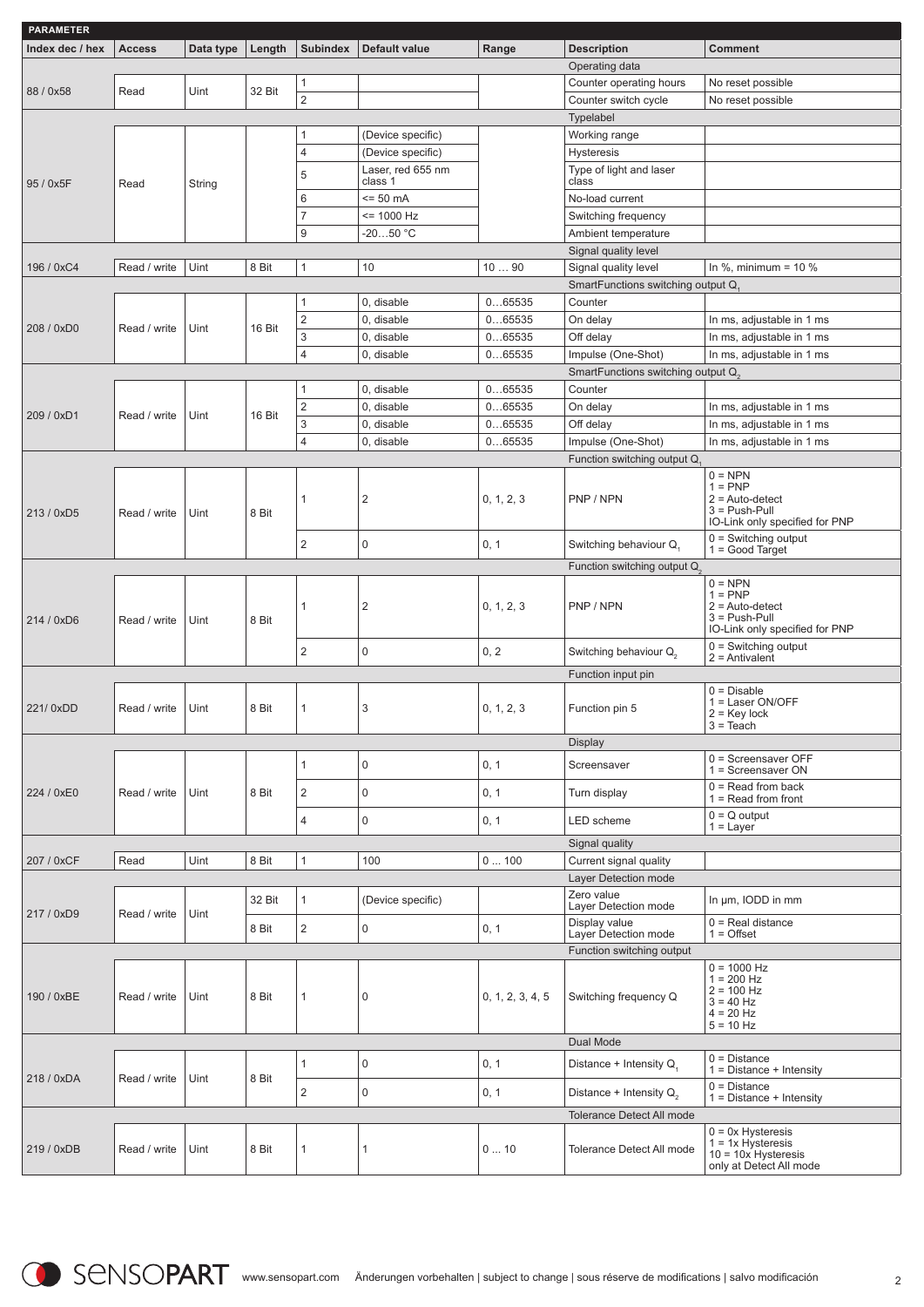| <b>SYSTEM COMMANDS</b>     |       |           |        |                 |                    |                                                     |                                                                                                                   |  |  |  |  |
|----------------------------|-------|-----------|--------|-----------------|--------------------|-----------------------------------------------------|-------------------------------------------------------------------------------------------------------------------|--|--|--|--|
| Index dec / hex $ $ Access |       | Data type | Length | <b>Subindex</b> | Function dec / hex | <b>Description</b>                                  | <b>Comment</b>                                                                                                    |  |  |  |  |
|                            |       |           |        |                 | 64 / 0x40          | Teach apply                                         | Adopt teach values on sensor                                                                                      |  |  |  |  |
|                            |       |           |        |                 | 65/0x41            | Single value teach - switchpoint 1                  | The switchpoint is on the teach value                                                                             |  |  |  |  |
|                            |       |           |        |                 | 66 / 0x42          | Single value teach - switchpoint 2                  |                                                                                                                   |  |  |  |  |
|                            |       |           |        |                 | 67 / 0x43          | Two value teach - teachpoint 1 for<br>switchpoint 1 |                                                                                                                   |  |  |  |  |
|                            |       | Uint      | 8 Bit  |                 | 68 / 0x44          | Two value teach - teachpoint 2 for<br>switchpoint 1 |                                                                                                                   |  |  |  |  |
|                            |       |           |        |                 | 71/0x47            | Dynamic teach - switchpoint 1 - start               | The switchpoint is in the middle of the                                                                           |  |  |  |  |
|                            |       |           |        |                 | 72/0x48            | Dynamic teach - switchpoint 1 - stop                | min. / max. value                                                                                                 |  |  |  |  |
|                            | Write |           |        |                 | 79 / 0x4F          | Teach cancel                                        |                                                                                                                   |  |  |  |  |
| 2/0x02                     |       |           |        |                 | 162 / 0xA2         | Reset switching channel                             | Reset of current switching channel                                                                                |  |  |  |  |
|                            |       |           |        |                 | 175 / 0xAF         | Detect sensor                                       | 1x Activated - sensor flashes 60 s<br>2x Activated - permanent flashing<br>3x Activated - stop permanent flashing |  |  |  |  |
|                            |       |           |        |                 | 176 / 0xB0         | Layer Detection - teach close distance              |                                                                                                                   |  |  |  |  |
|                            |       |           |        |                 | 177 / 0xB1         | Detect All - start dynamic teach                    |                                                                                                                   |  |  |  |  |
|                            |       |           |        |                 | 178 / 0xB2         | Layer Detection - teach far distance                |                                                                                                                   |  |  |  |  |
|                            |       |           |        |                 | 179 / 0xB3         | Detect All - stop dynamic teach                     |                                                                                                                   |  |  |  |  |
|                            |       |           |        |                 | 180 / 0xB4         | Layer Detection - teach offset                      |                                                                                                                   |  |  |  |  |
|                            |       |           |        |                 | 128 / 0x80         | Device reset                                        |                                                                                                                   |  |  |  |  |
|                            |       |           |        |                 | 130 / 0x82         | Restore factory settings                            |                                                                                                                   |  |  |  |  |

| <b>EVENTS</b>  |                      |              |         |                               |                                                  |  |  |  |  |  |
|----------------|----------------------|--------------|---------|-------------------------------|--------------------------------------------------|--|--|--|--|--|
| Event          | <b>Events On/Off</b> | Status value | Warning |                               |                                                  |  |  |  |  |  |
| 16384 / 0x4000 | 0x00                 |              | Error   | Temperature fault             | Temperature range exceeded; default: deactivated |  |  |  |  |  |
| 20480 / 0x5000 | 0x08                 |              | Error   | Device hardware fault         | Default: deactivated 1)                          |  |  |  |  |  |
| 20497 / 0x5011 | 0x10                 |              | Error   | Non volatile memory loss      |                                                  |  |  |  |  |  |
| 65425 / 0xFF91 |                      |              | Notice  | Data storage - upload request | Not blockable via 0x51                           |  |  |  |  |  |

1) For activation use 0x51

## **Below are a few examples for the teach process with the FT 55-RLHM**

## **TEACH PROCESS**

|             | Single Point mode: Teach on object         |                 |                                                  |                          |  |  |  |  |  |  |  |
|-------------|--------------------------------------------|-----------------|--------------------------------------------------|--------------------------|--|--|--|--|--|--|--|
| <b>Step</b> | Index dec / hex                            | <b>Subindex</b> | <b>Description</b>                               | Range                    |  |  |  |  |  |  |  |
| 1.          | 58 / 0x3A                                  | $\mathbf{1}$    | Choose "Teach channel"                           | $1 = Q$<br>$2 = Q_2$     |  |  |  |  |  |  |  |
| 2.          | 61 / 0x3D                                  | $\overline{2}$  | Choose "Switching mode" for Q.                   | $1 =$ Single point mode  |  |  |  |  |  |  |  |
| 3.          | 2/0x02                                     | $\mathbf{1}$    | Single value teach - switchpoint 1               | 65 / 0x41                |  |  |  |  |  |  |  |
| 4.          | 2/0x02                                     | $\mathbf{1}$    | Teach apply                                      | 64 / 0x40                |  |  |  |  |  |  |  |
|             | Single Point mode: Object background teach |                 |                                                  |                          |  |  |  |  |  |  |  |
| <b>Step</b> | Index dec / hex                            | <b>Subindex</b> | <b>Description</b>                               | Range                    |  |  |  |  |  |  |  |
| 1.          | 58 / 0x3A                                  | $\mathbf{1}$    | Choose "Teach channel"                           | $1 = Q$<br>$2 = Q_0$     |  |  |  |  |  |  |  |
| 2.          | 61 / 0x3D                                  | $\overline{2}$  | Choose "Switching mode" for Q                    | $1 =$ Single point mode  |  |  |  |  |  |  |  |
| 3.          | 2/0x02                                     | $\mathbf{1}$    | Two value teach - teachpoint 1 for switchpoint 1 | 67/0x43                  |  |  |  |  |  |  |  |
| 4.          | 2/0x02                                     | $\mathbf{1}$    | Two value teach - teachpoint 2 for switchpoint 1 | 68 / 0x44                |  |  |  |  |  |  |  |
| 5.          | 2/0x02                                     | $\mathbf{1}$    | Teach apply                                      | 64 / 0x40                |  |  |  |  |  |  |  |
|             | Single Point mode: Dynamic teach           |                 |                                                  |                          |  |  |  |  |  |  |  |
| <b>Step</b> | Index dec / hex                            | <b>Subindex</b> | <b>Description</b>                               | Range                    |  |  |  |  |  |  |  |
| 1.          | 58 / 0x3A                                  | $\mathbf{1}$    | Choose "Teach channel"                           | $1 = Q$ .<br>$2 = Q_{2}$ |  |  |  |  |  |  |  |
| 2.          | 61 / 0x3D                                  | $\overline{2}$  | Choose "Switching mode" for Q.                   | $1 =$ Single point mode  |  |  |  |  |  |  |  |
| 3.          | 2/0x02                                     | $\mathbf{1}$    | Dynamic teach - switchpoint 1 - start            | 71/0x47                  |  |  |  |  |  |  |  |
| 4.          | 2/0x02                                     | $\mathbf{1}$    | Dynamic teach - switchpoint 1 - stop             | 72 / 0x48                |  |  |  |  |  |  |  |
| 5.          | 2/0x02                                     | $\mathbf{1}$    | Teach apply                                      | 64 / 0x40                |  |  |  |  |  |  |  |
|             | <b>Window mode</b>                         |                 |                                                  |                          |  |  |  |  |  |  |  |
| <b>Step</b> | Index dec / hex                            | <b>Subindex</b> | <b>Description</b>                               | Range                    |  |  |  |  |  |  |  |
| 1.          | 58 / 0x3A                                  | $\mathbf{1}$    | Choose "Teach channel"                           | $1 = Q$<br>$2 = Q_2$     |  |  |  |  |  |  |  |
| 2.          | 61 / 0x3D                                  | $\overline{c}$  | Choose "Switching mode" for Q.                   | $2 =$ Window mode        |  |  |  |  |  |  |  |
| 3.          | 2/0x02                                     | $\mathbf{1}$    | Single value teach - switchpoint 1               | 65 / 0x41                |  |  |  |  |  |  |  |
| 4.          | 2/0x02                                     | $\mathbf{1}$    | Single value teach - switchpoint 2               | 66 / 0x42                |  |  |  |  |  |  |  |
| 5.          | 2/0x02                                     | $\mathbf{1}$    | Teach apply                                      | 64 / 0x40                |  |  |  |  |  |  |  |
|             | Two point mode (hysteresis mode)           |                 |                                                  |                          |  |  |  |  |  |  |  |
| <b>Step</b> | Index dec / hex                            | <b>Subindex</b> | <b>Description</b>                               | Range                    |  |  |  |  |  |  |  |
| 1.          | 58 / 0x3A                                  | $\mathbf{1}$    | Choose "Teach channel"                           | $1 = Q_1$<br>$2 = Q_{n}$ |  |  |  |  |  |  |  |
| 2.          | 61 / 0x3D                                  | $\overline{2}$  | Choose "Switching mode" for Q1                   | $3 = Two point mode$     |  |  |  |  |  |  |  |
| 3.          | 2/0x02                                     | $\mathbf{1}$    | Single value teach - switchpoint 1               | 65 / 0x41                |  |  |  |  |  |  |  |
| 4.          | 2/0x02                                     | $\mathbf{1}$    | Single value teach - switchpoint 2               | 66 / 0x42                |  |  |  |  |  |  |  |
|             | 2/0x02                                     | $\mathbf{1}$    | Teach apply                                      | 64 / 0x40                |  |  |  |  |  |  |  |